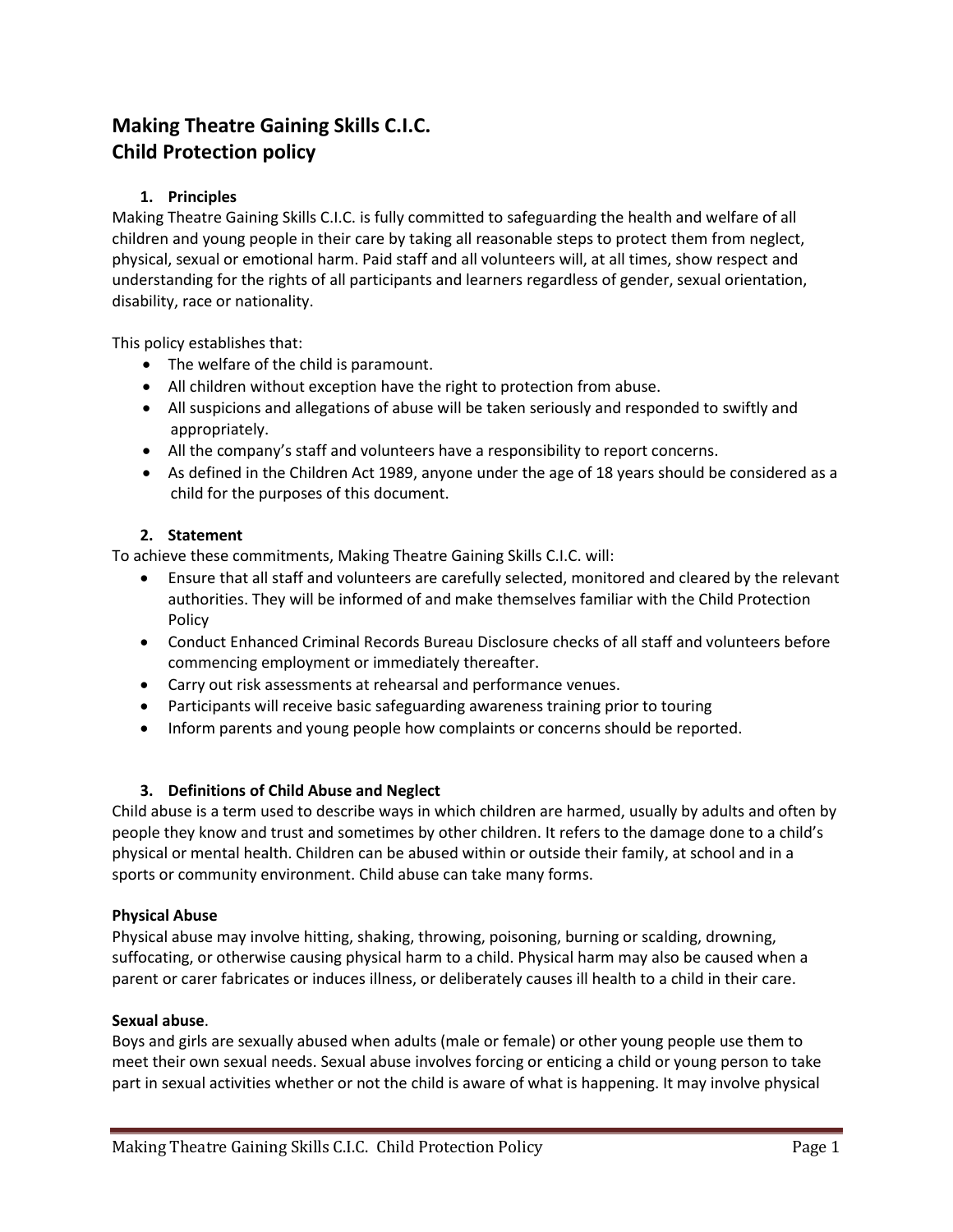contact including penetrative or non-penetrative acts. It may include non-contact activities, such as involving children in looking at child abuse, or involving them in the production of such images, watching sexual activities, or encouraging children to behave in sexually inappropriate ways.

### **Emotional Abuse**

Emotional abuse is the persistent emotional ill-treatment of a child, which causes severe and persistent adverse effects on the child's emotional development. It may involve conveying to a child that they are worthless or unloved, inadequate, or valued only in so far as they meet the needs of another person. It may, as in some cases of domestic violence, involve causing children to feel frightened or in danger and includes the exploitation or corruption of children. It may feature age or developmentally inappropriate expectations being imposed on children. Some level of emotional abuse is involved in all types of illtreatment of children, although it may occur alone.

## **Neglect**

Neglect is the persistent failure to meet a child's basic physical and/or psychological needs, likely to result in the serious impairment of the child's health or development.

## **Bullying**

Bullying may be seen as deliberately hurtful behaviour, usually repeated over a period of time, where it is difficult for those bullied to defend themselves. The bully may often be another young person. Although anyone can be a target of bullying, victims are typically shy, sensitive and perhaps anxious or insecure. Sometimes they are singled out for reasons of physical appearance, race, beliefs, gender or sexuality.

# **4. Recognising Abuse**

It is not always easy to identify when children have been abused even for the most experienced carers. However, some of the more typical symptoms, which should arouse suspicions may include:

- Unexplained or suspicious injuries such as bruising, cuts or burns, particularly if situated on a part of the body not normally prone to such injuries ( elbows, small of the back, buttocks, behind the ears etc ).
- Use of sexually explicit language or actions by a child maybe to an adult or another child.
- Sudden change in behaviour such as becoming quiet or withdrawn.
- A general distrust of adults especially with whom a close relationship would be expected.
- An unreasonable reaction to normal physical contact.

#### **5. Self Protection advice to staff**

- Do not spend excessive amounts of time alone with children away from others.
- Do not take children alone in a car on journeys, however short.
- Do not take children to your home.
- Where any of these are unavoidable, ensure they only occur with the full knowledge and consent of someone in charge in the organisation or the child's parents.
- Only publish or reproduce photographs or video of young people where consent has been granted by the young person's parent or carer. Use a Making Theatre Gaining Skills C.I.C. Photo and Video release form for this purpose. Be sensitive to the risk that images could be misused by a third party. Do not publish information, in print or on a website that might enable someone to contact the child.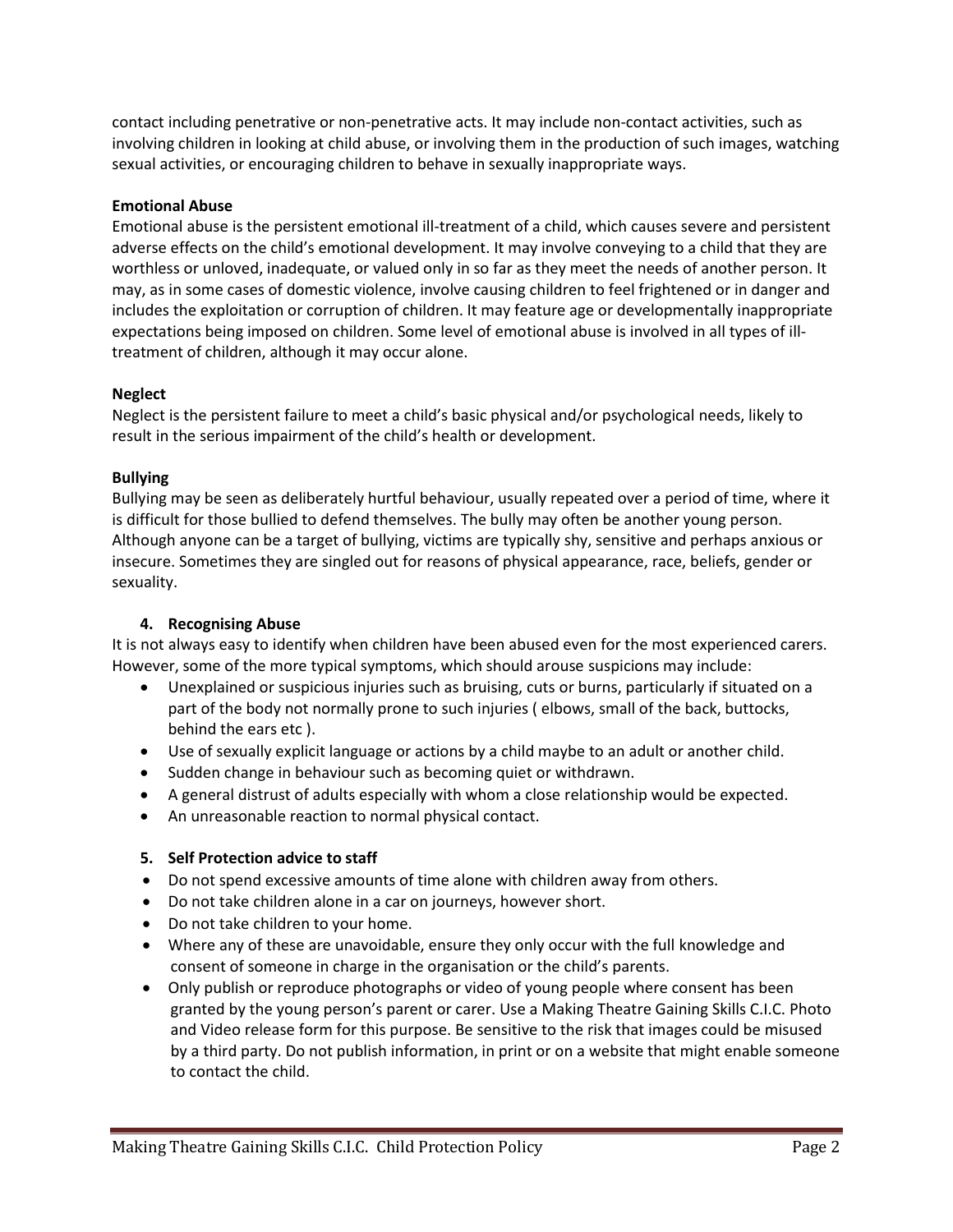#### **You should never:**

- Engage in rough, physical or sexually provocative games, including horseplay.
- Allow or engage in inappropriate touching of any form.
- Allow children to use inappropriate language unchallenged.
- Make sexually suggestive comments to a child, even in fun.
- Let allegations a child makes go unchallenged or unrecorded; always act.
- Do things of a personal nature that children can do for themselves.

#### **6. Disclosure**

Disclosure is a term used to describe the act of a child telling an adult or another child that something has happened and they want to talk about it or they may just come right out and tell you that they have been hurt, or indicate being sexually abused. It is when the child is away from an abuser that they may use that opportunity to tell. In cases of child abuse the main aim is to keep calm and provide a positive, friendly attitude to encourage the child to talk.

#### **Remaining Calm**

The complexity of child protection issues means that there can never be a set of prescriptive questions. The key is to allow the child to tell their story and tell them that you believe what they have told you. Do not badger the child into answering too many questions, especially leading or closed questions as the child may well be interviewed later by police on video. The adult listening should be relaxed and be as natural as possible throughout. Make notes if possible or at least at the earliest opportunity and ensure you inform the resident Child Protection Co-ordinator immediately.

#### **Disclosure of home**

If the child has told you about their parent or carer to whom they are returning after their participation in the workshop, more immediate action may have to be taken depending on the nature of the disclosure. You are not fully trained and it is NOT your responsibility to decide if it is abuse but it is your responsibility to act on your concerns and do something about *i*dentifying the situation. If you have any doubt then always contact the NSPCC 24hour helpline 0808 8005000, as it is not always going to be practicable to contact social services.

#### **7. The designated named person**

**The designated named person for safeguarding children in Making Theatre Gaining Skills C.I.C is Hilary Strong, Director. She should be contacted for support and advice on implementing this policy and procedures.**

# **Hilary Strong**  Emergency contact number 07808 481221 Alternative phone number 01225 471402

**Sarah Fisher (deputy)** Emergency contact number 07968 012161

**Should either of these named people be unavailable then management committee members, staff or volunteers should contact relevant services including social services and the police.**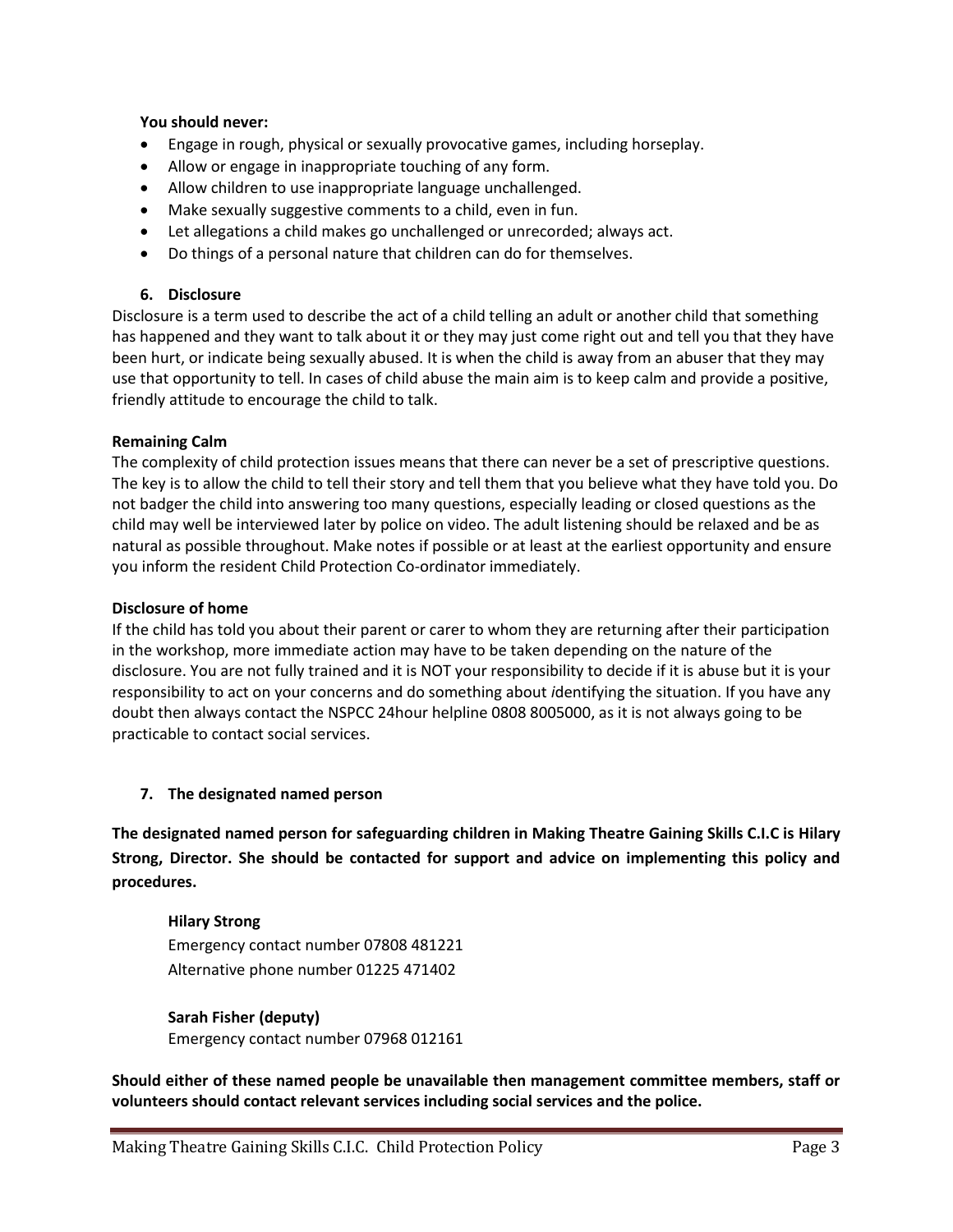The roles and responsibilities of the named person(s) are:

- To ensure that all staff including volunteers are aware of what they should do and who they should go to if they have concerns that a child may be experiencing, or has experienced abuse or neglect;
- To ensure that concerns are acted on, clearly recorded and referred to a Child Protection team or to the allocated social worker/care manager where necessary;
- To follow up any referrals and ensure the issues have been addressed;
- Consider any recommendations from the Safeguarding Children process;
- To reinforce the utmost need for confidentiality and to ensure that staff and volunteers are adhering to good practice with regard to confidentiality and security.
- If appropriate staff or volunteers will be given support and afforded protection if necessary under the Public Interest Disclosure Act 1998: they will be dealt with in a fair and equitable manner and they will be kept informed of any action that has been taken and it's outcome

The Designated Named Person may take advice at the above stage from the Child Protection team and/or the Safeguarding Children Unit and/or other advice giving organisations such as Police.



# **8. Managing allegations made against member of staff or volunteer**

Making Theatre Gaining Skills C.I.C will ensure that any allegations made against members or member of staff will be dealt with swiftly.

Where a member of staff or a volunteer is thought to have committed a criminal offence the police will be informed. If a crime has been witnessed the police should be contacted immediately.

The safety of the individual(s) concerned is paramount. A risk assessment must be undertaken immediately to assess the level of risk to all service users posed by the alleged perpetrator. This will